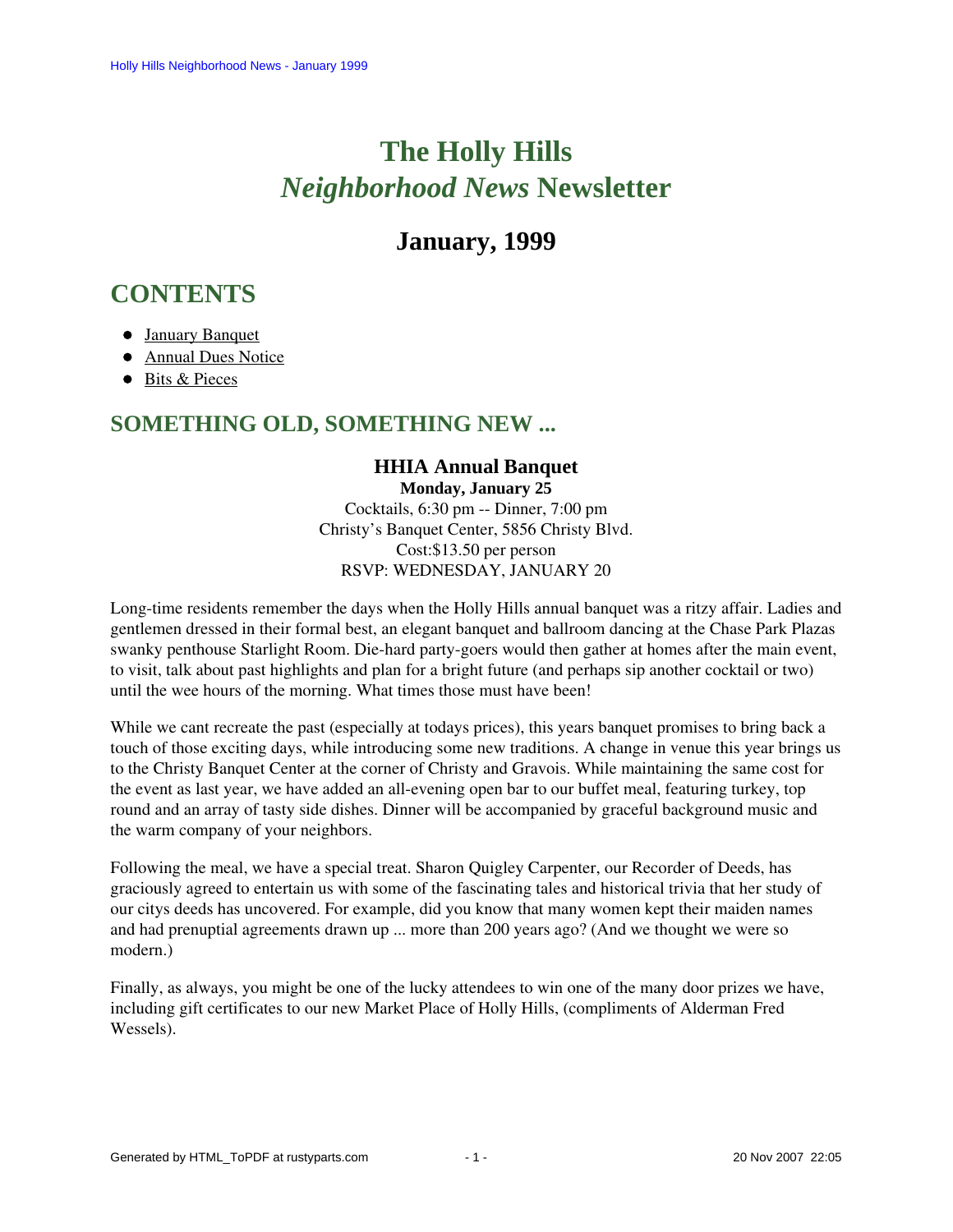If youve never attended one of our banquets in the past, this will be the perfect time to find out what youve been missing. If youre a long-time attendee, we think youll enjoy what we have in store. The price for the entire event is a very reasonable \$13.50 per person. (Where else could you enjoy a fine meal, with good company and live entertainment at this rate?) RSVP BY WEDNESDAY, JANUARY 20.

Click here to go to form.

<span id="page-1-0"></span>[\[Return to Contents\]](#page-0-1)

# **... Something Worthy, Something Due!**

And while you're writing that check to attend the banquet, we'd sure appreciate it if you add those annual dues as well. A \$7 family membership or \$20 business membership ensures you continue receiving your Neighborhood News newsletter throughout 1999, and enables us to continue our many programs that benefit the neighborhood (such as our Welcoming, Beautification, Maintenance and Events committees, and all of the projects they oversee). Thanks for your support!

Click here to go to form. [\[Return to Contents\]](#page-0-1)

# <span id="page-1-2"></span><span id="page-1-1"></span>**BITS & PIECES**

- Holiday Lighting Contest Winners
- [Just Bag It](#page-2-0)
- [Building a Strong Neighborhood](#page-2-1)
- [Life's a Picnic](#page-2-2)
- [Holly Hills Boulevard Update](#page-2-3)
- [Tune In To Safety](#page-2-4)
- [Welcome, New Members](#page-3-0)

# **A Winning Neighborhood**

As always, Holly Hills looked especially welcoming during this year's holiday season. Its as hard as ever to pick just a few residences to receive our annual lighting contest award, but here are some that our judges felt where particularly noteworthy:

# **GRAND PRIZE: 3840 BOWEN**

# **Best Single-Family Larger Home**

First prize: 6021 S. Grand Runners-up: 3949 Federer, 3931 Holly Hills and 3850 Bowen

# **Best Single-Family Smaller Home**

First prize: 4226 Bates Runners-up: 3671 Bellerive, 6125 Marwinette and 4104 Burgen

# **Best Multi-Family**

First prize: 3844 Fillmore Runners-up: 3848 Fillmore, 3660 Wilmington and 3652 Dewey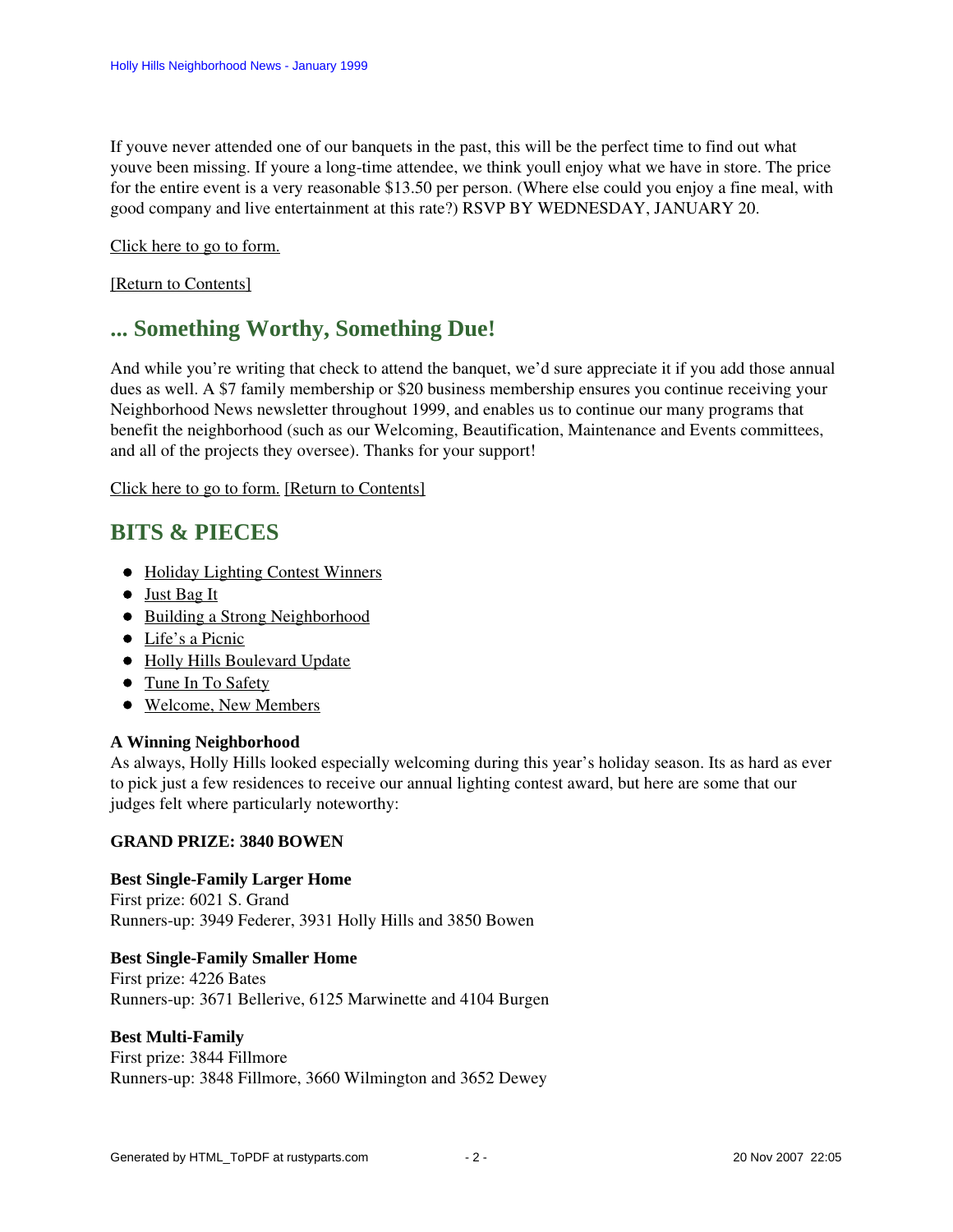# **Best Block** First prize: 4200 Bates Runners-up: 4100 Alma, 4000 Bowen and Holly Hills from Morganford to Grand

### [\[Return to Bits & Pieces Content\]](#page-1-2)

## <span id="page-2-0"></span>**Just Bag It**

Good news for current or would-be recyclers. Alderman Fred Wessels has notified us that the city is expanding its cost-sharing curbside recycling program into the 63116 zip code (encompassing most of Holly Hills). Residents there will soon receive an announcement in the mail with all the details of the program, which will enable you to leave your recyclables at your curb for regular pick-up.

The annual cost to those residents who choose to participate will be \$24. The remaining cost per participant (\$38.52) will be paid by the city, via a grant it has received. All current recycling programs (such as the center in the park), will continue to operate as well.

# [\[Return to Bits & Pieces Content\]](#page-1-2)

# <span id="page-2-1"></span>**Building a Strong Neighborhood**

Construction of new homes in the Holly Hills neighborhood continues to take place ... although there aren't many vacant lots left to fill! According to Alderman Wessels, a permit to construct a new home at 3924 Fillmore was recently granted. The lot is currently a side-yard lot. Those travelling along the 3800 block of Federer will notice a new home taking root there as well. HHIA board members have reviewed the specifications for this home and have been assured it will be in keeping with the style and beauty of its neighboring homes. An advance welcome from HHIA to our newest neighbors.

### [\[Return to Bits & Pieces Content\]](#page-1-2)

# <span id="page-2-2"></span>**Life's a Picnic**

Already dreaming about next summer and planning picnics in the park? To reserve a picnic spot in Carondelet Park, the number to call is 535-0100.

### [\[Return to Bits & Pieces Content\]](#page-1-2)

# <span id="page-2-3"></span>**Holly Hills Boulevard Update**

Reported by Alderman Wessels: The Holly Hills Boulevard road striping plan outlined in the last issue of Neighborhood News is delayed pending further review and discussion. Changes will take place shortly, but all parties involved want to make certain that the changes implemented are safe and beneficial.

### [\[Return to Bits & Pieces Content\]](#page-1-2)

### <span id="page-2-4"></span>**Tune In To Safety**

Speaking of safety, thanks to the efforts of a local ham radio volunteer, our neighborhood now has a crime-fighting radio station that can help keep our area a little more safe. Tune your radio to 1510 AM during most daylight hours, and you will hear an announcement listing local numbers you can call if you need help with a safety-related issue.